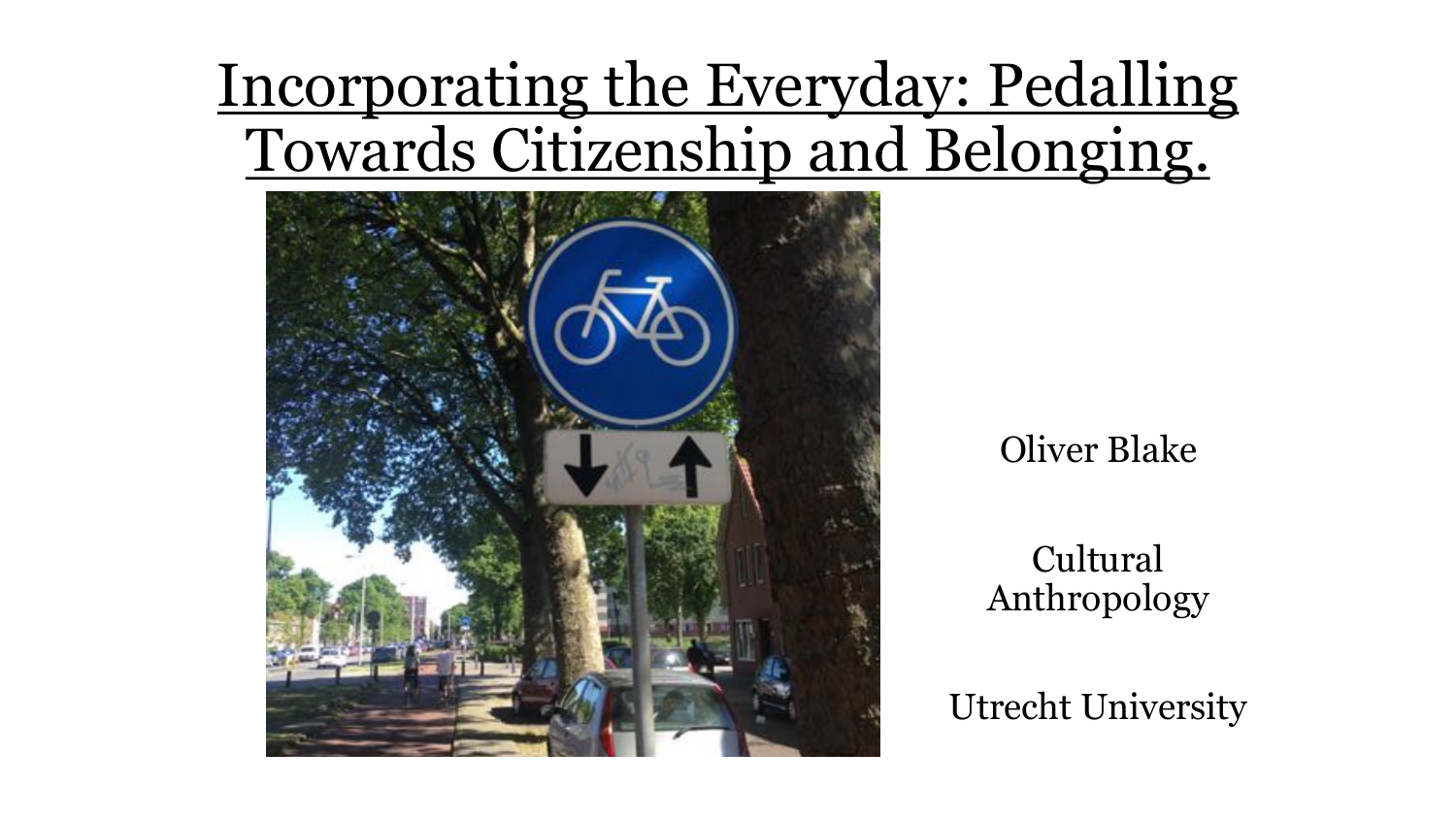### Content.

- Location/ Methods.
- Cycling in the Netherlands & the language of cycling.
- Integration as a two-way process.
- Cycling beyond the lessons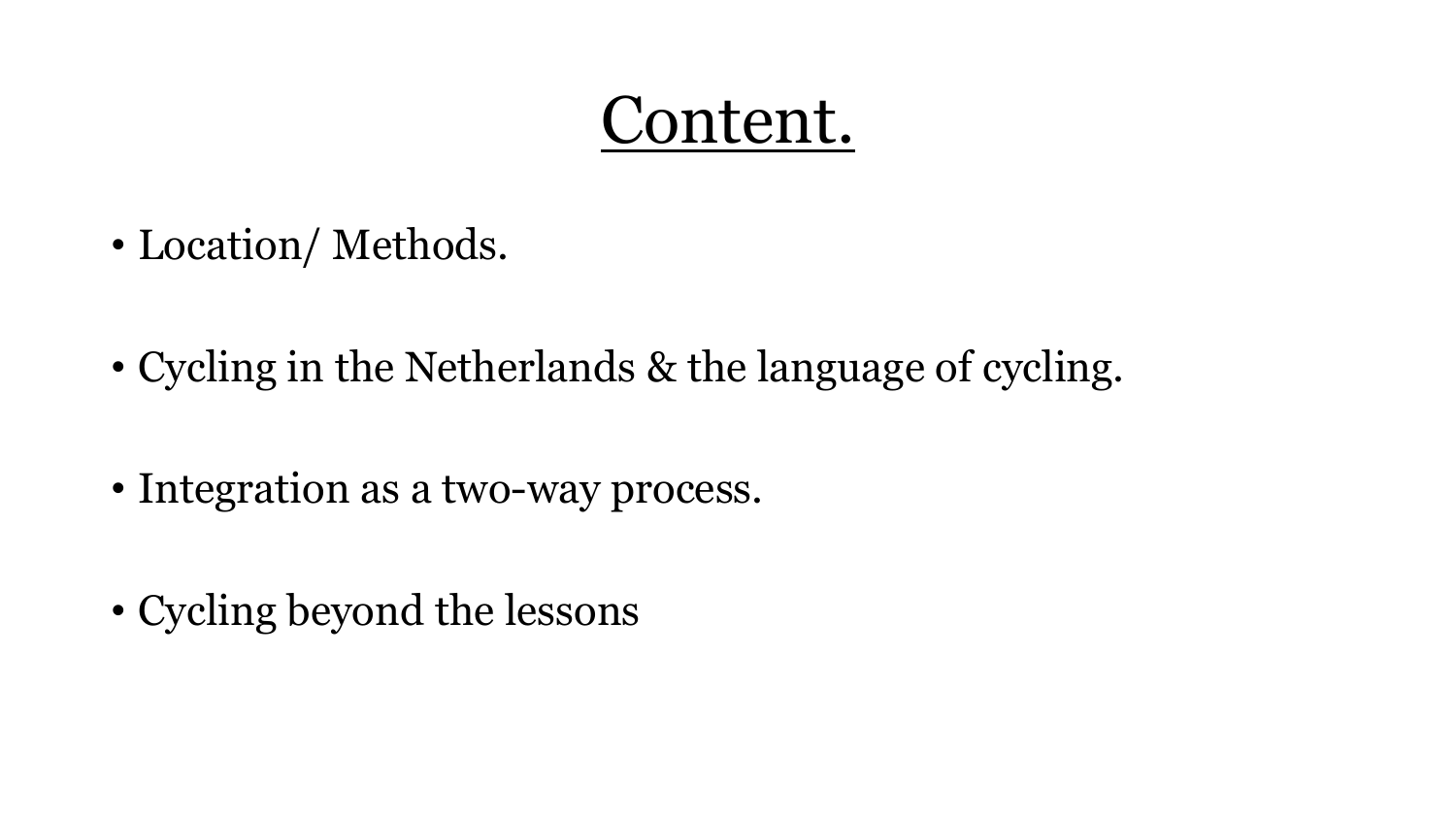# **Location**: Utrecht.

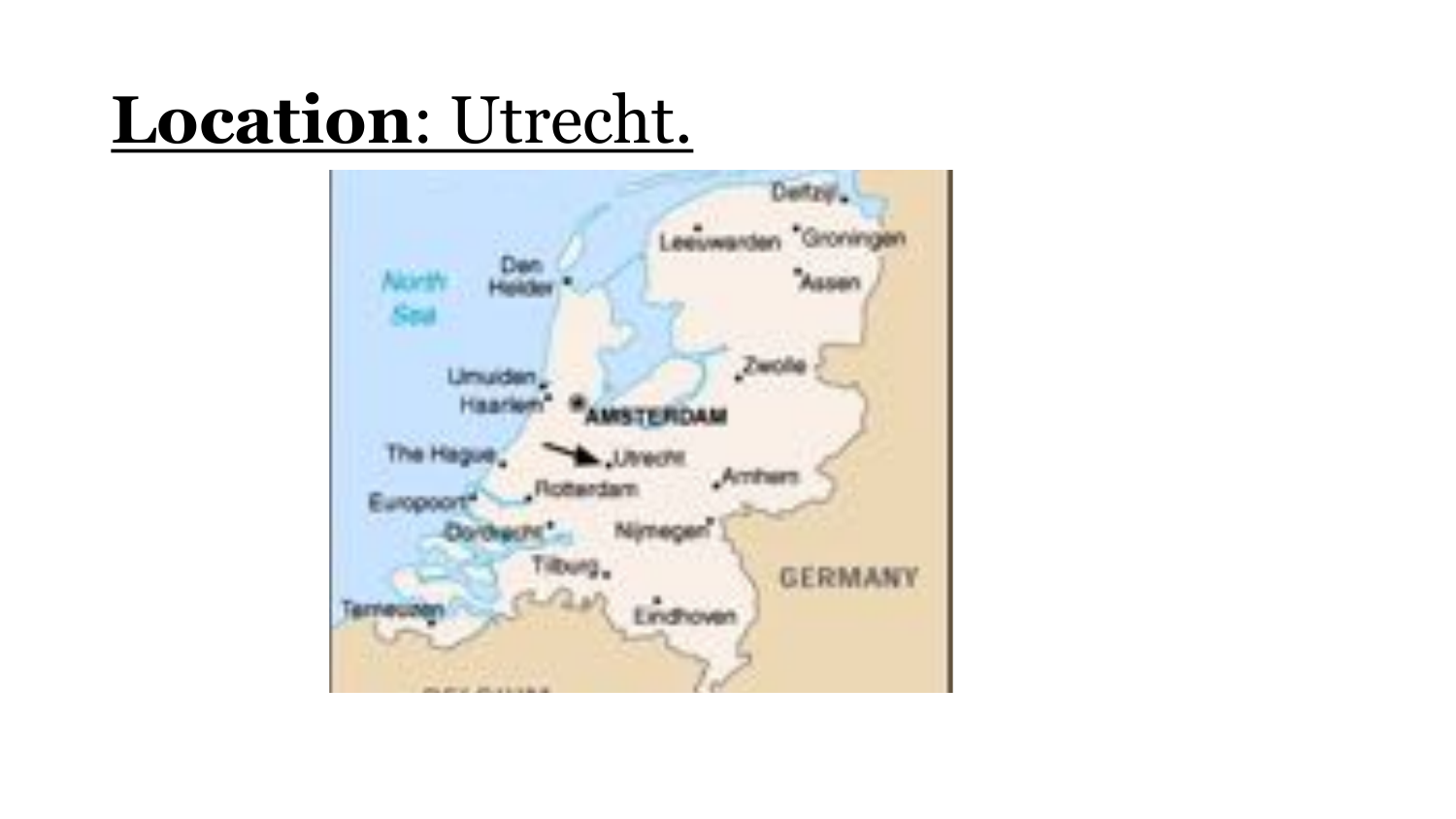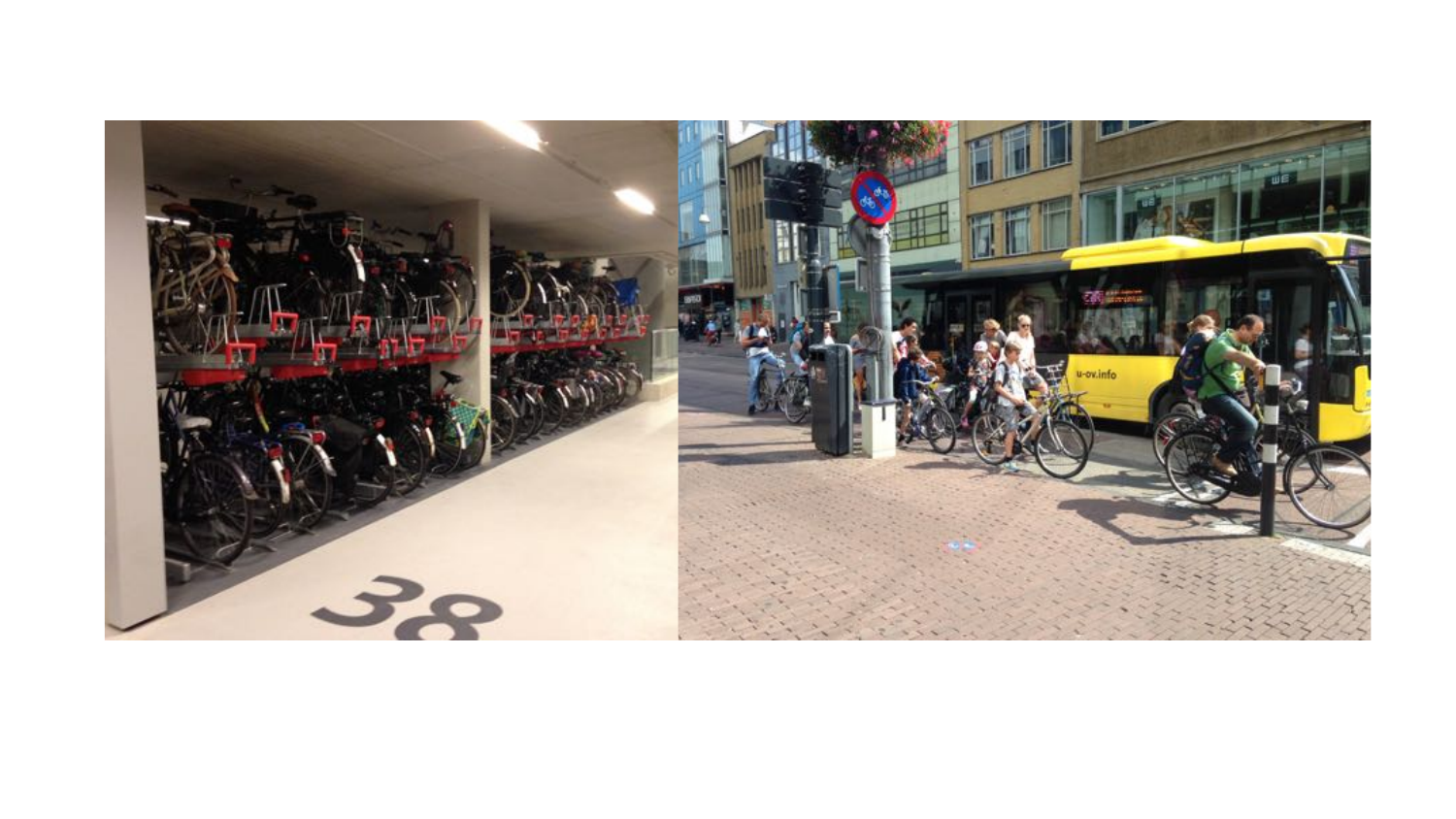# Research Question.

*Can adoption of a culture's everyday norms and embodied practices create a sense of citizenship and belonging?*

Situated within my research setting this becomes:

*How can learning to cycle create a sense of citizenship and belonging for nieuwkomers?*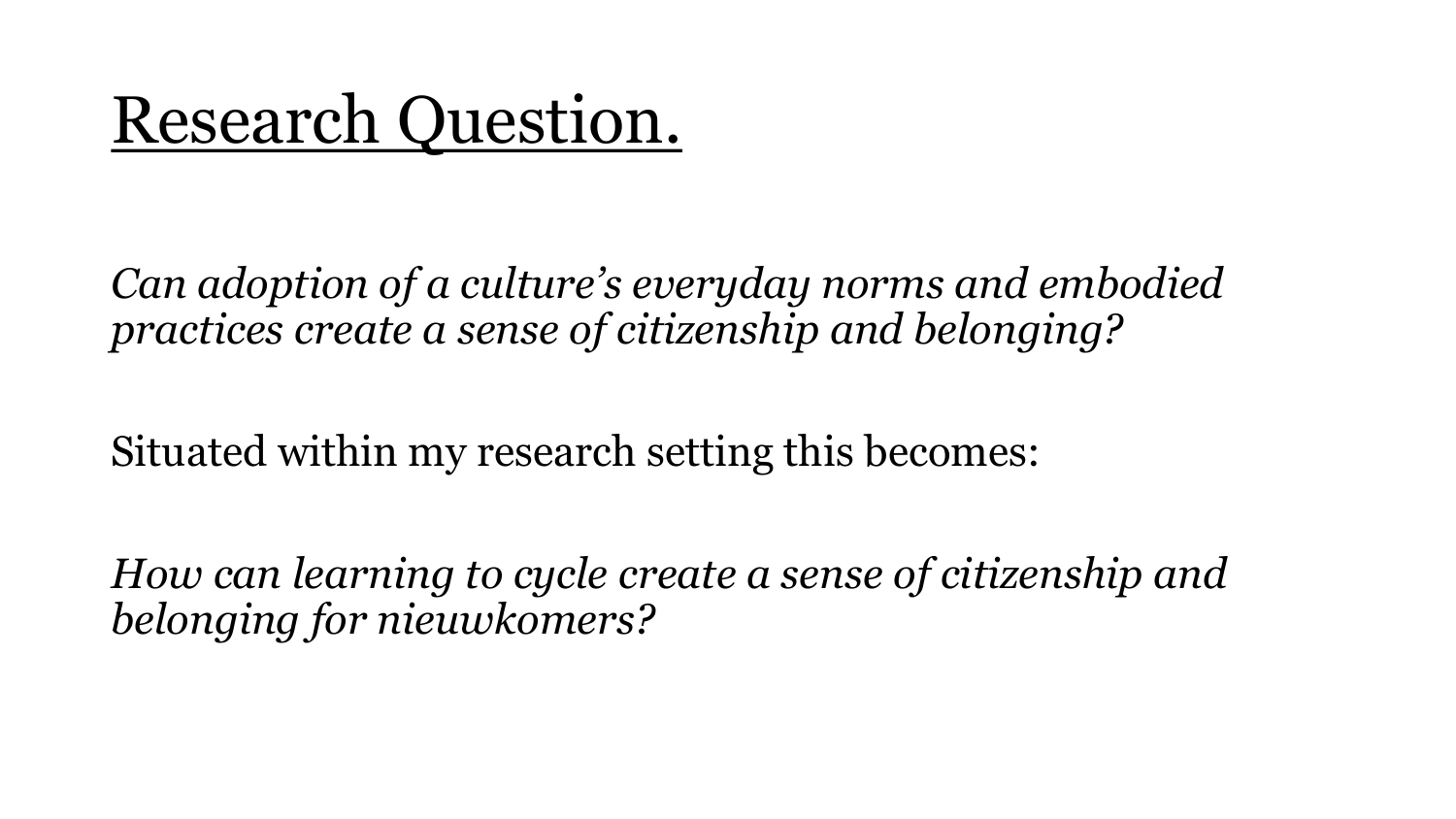# Cycling: A National Habit.

*"Cycling for me is like walking. I get out of my house and it's what I do." -* Rolando, Cycling Teacher*.* 

*"..the bicycle is like my body." –* Jette, Cycling Teacher*.*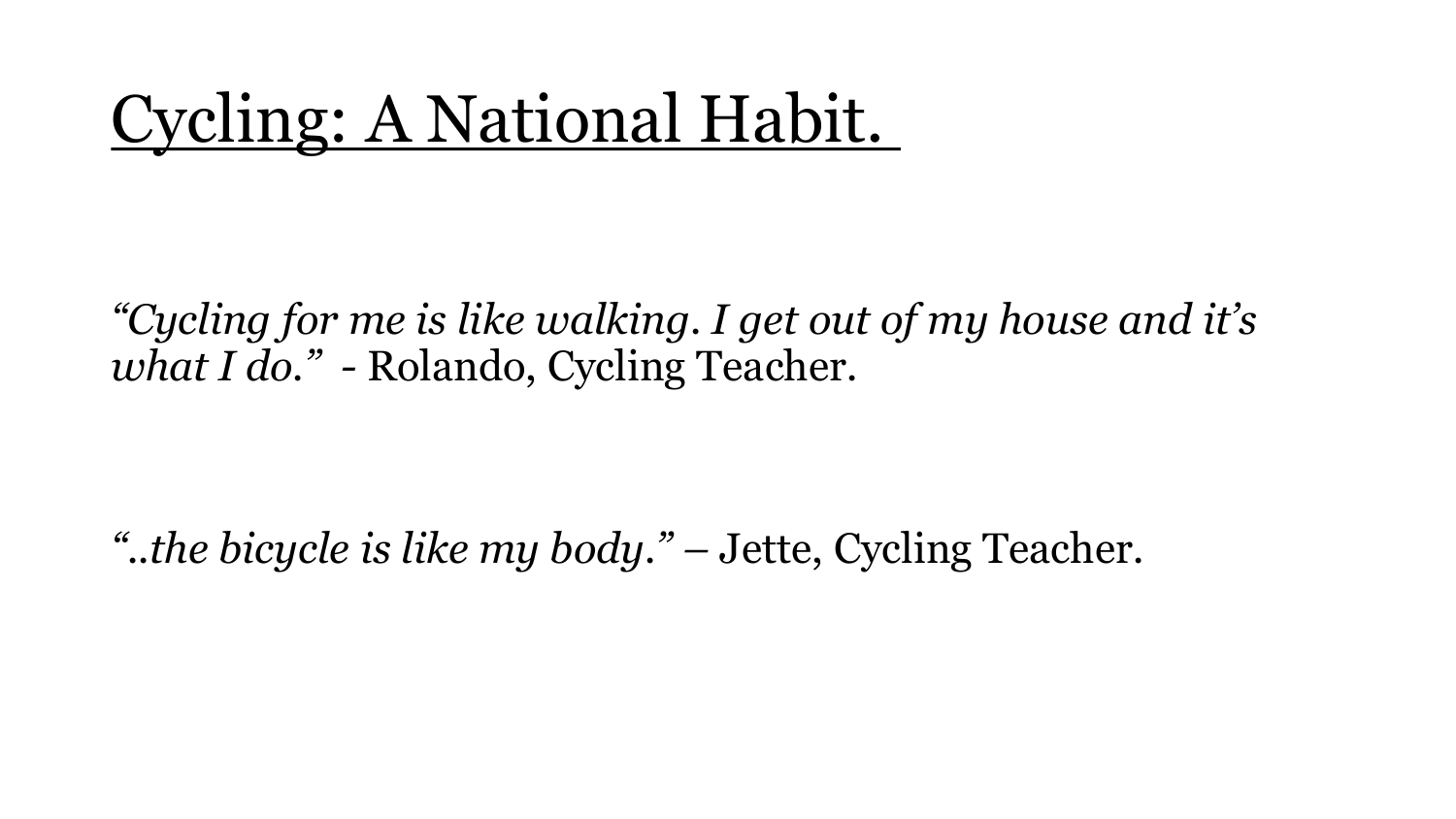

### THE ROUGH GUIDE to **The Netherlands**

The Bicycle: A component of national image.



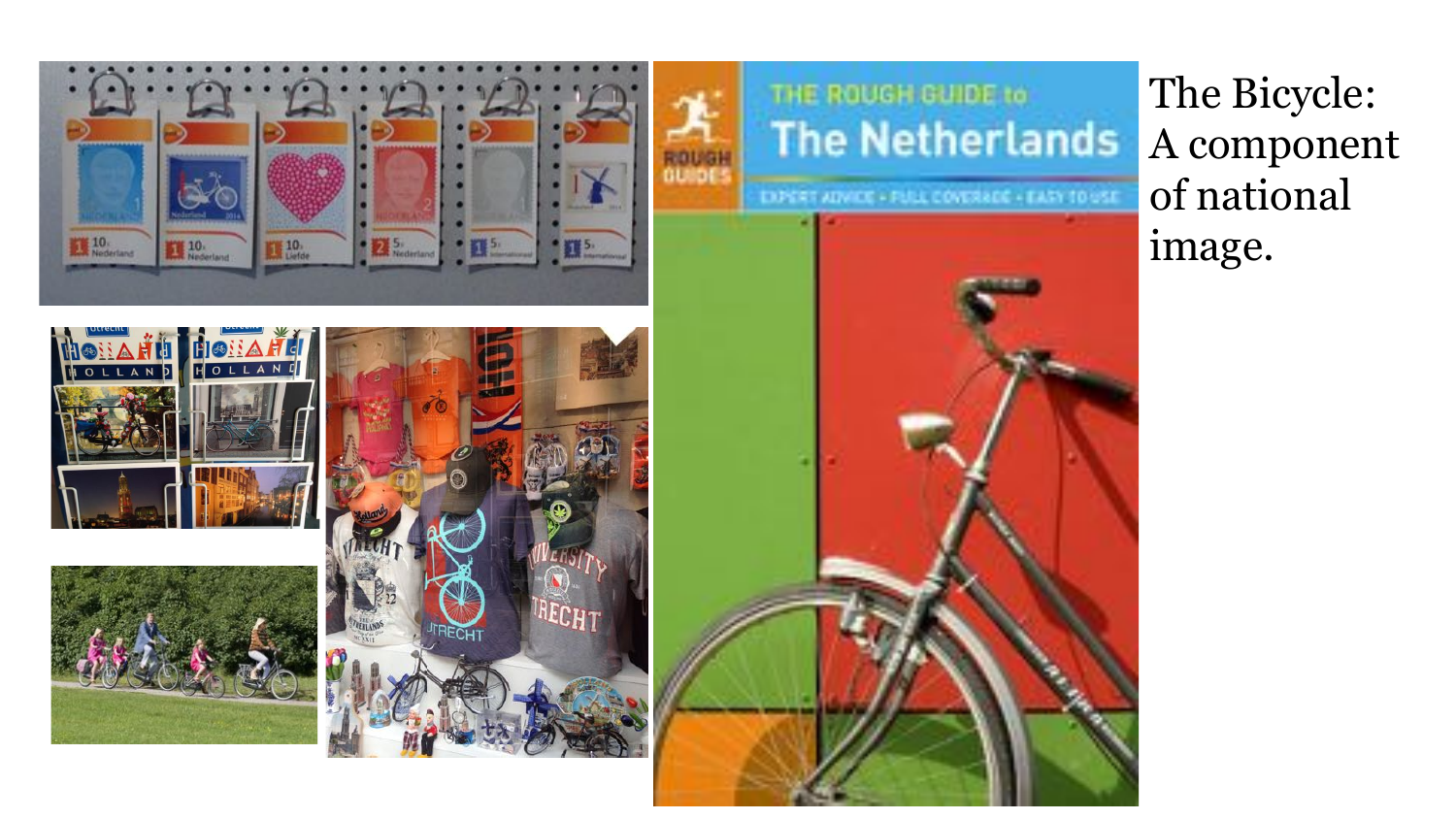### A non-verbal language.

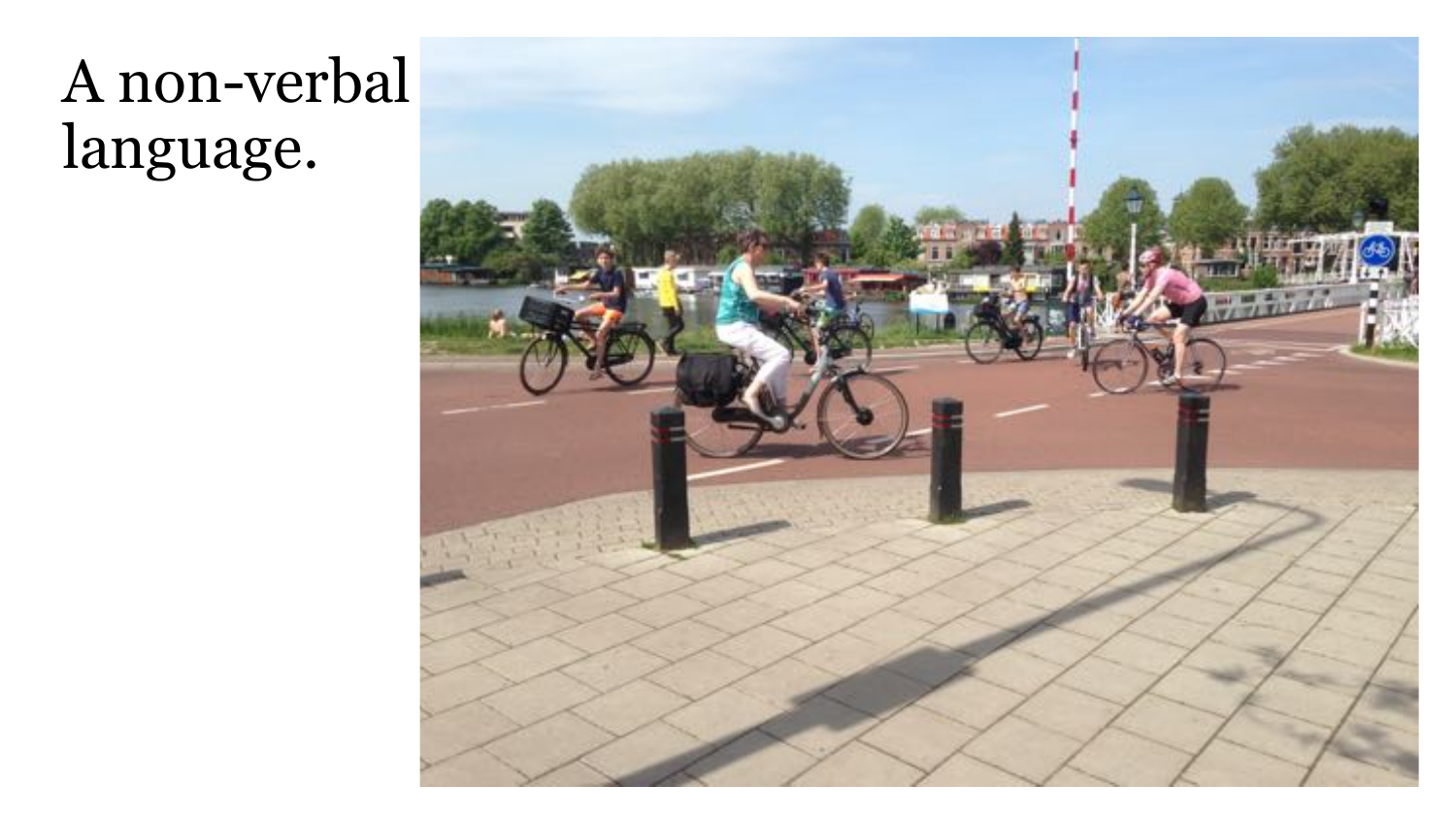### Integration: A Two-Way Process.



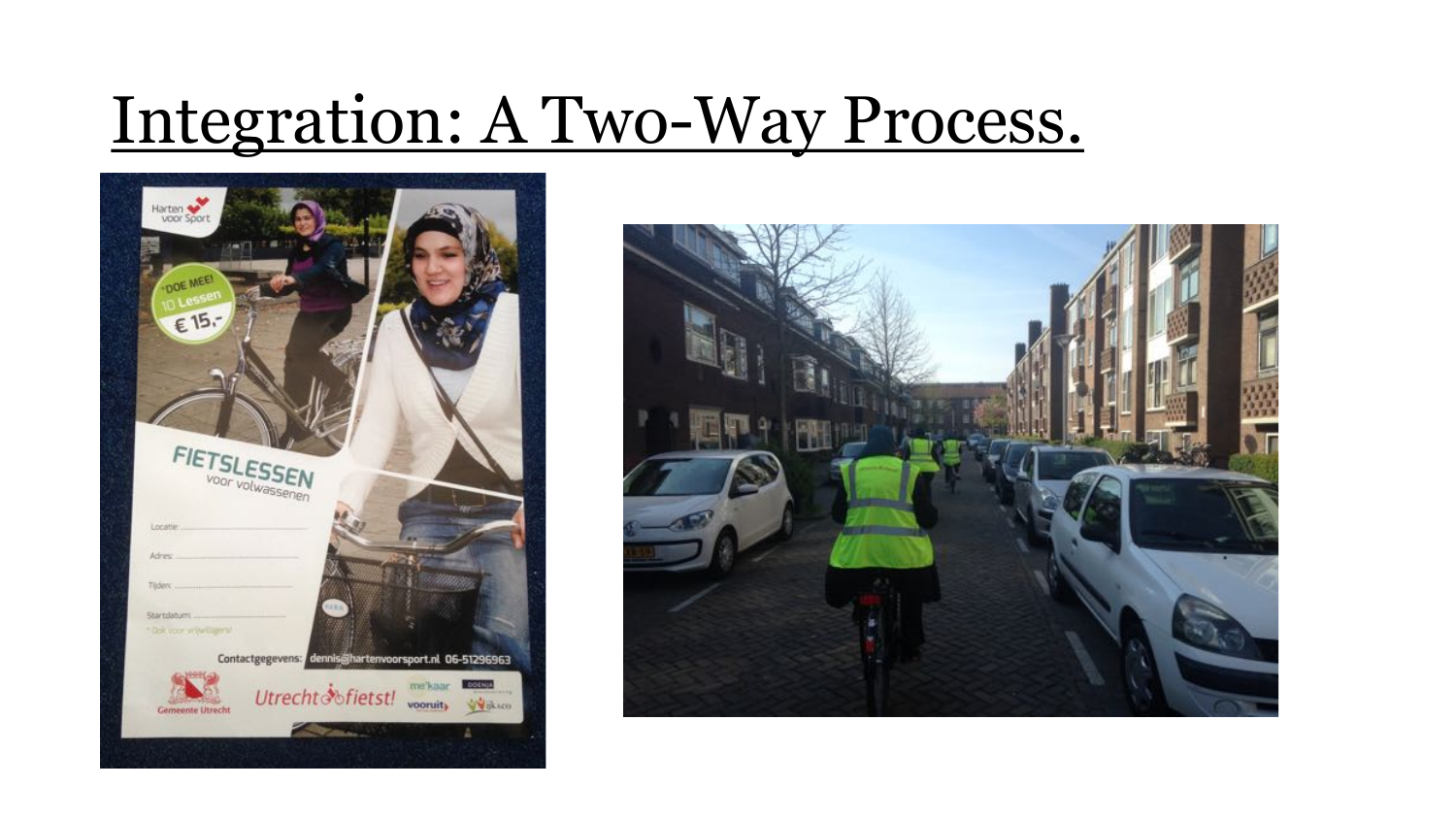# Beyond the Lessons.

- *"It was a really amazing feeling because it was like nothing I have done before . . . a moment like your flying. It really feels like somehow everything comes together. At first you are trying to do the whole balancing thing . . . then when you pedal and you're not having to put your foot down all the time, it's like your free*" - Kaira, Student.
- To belong, is to be within the social fabric of a situation; to feel like a piece of a bigger picture. A feeling which runs deeper than citizenship.